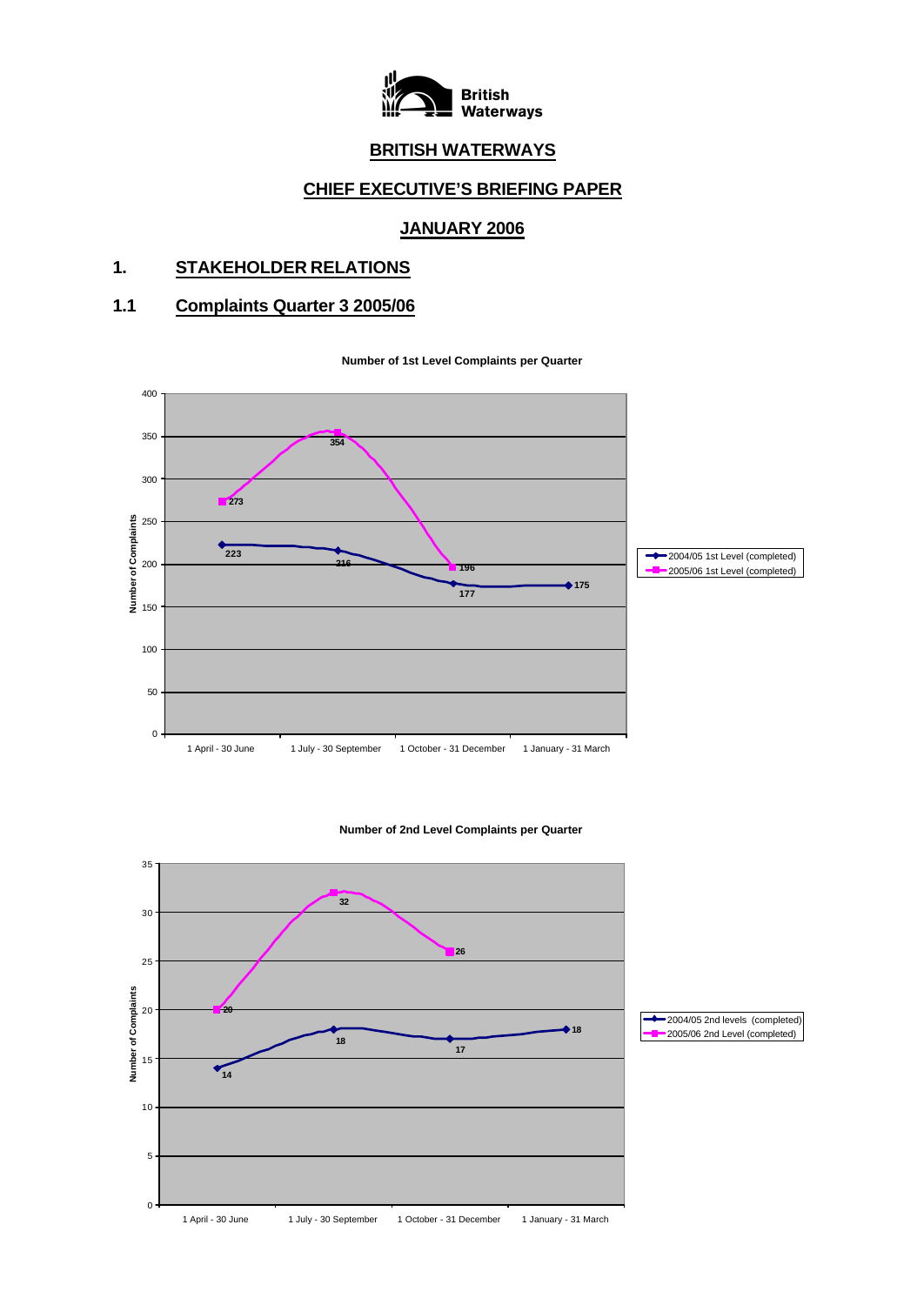**Percentage of Complaints Moved to Second Level** 



The total volume of Level 1 complaints fell by 45% from its record peak in Q2. The level is much closer to that experienced in 2004/05.

The proportion of complaints moved to second level has increased and we will monitor this to see if it is a trend.

Q3 has also seen a reduction in the number of complaints received in the South West (which had accounted for 30% of the total complaints received in Q2 due to problems with modified lock gearing on the Kennet & Avon Canal). A publicised programme of remedial action has helped the gradual reduction of dissatisfaction in this area.

# **1.2 Waterways Ombudsman Cases - 2005/06**

#### **Ombudsman Cases 2005/06**

| 2005/06                                                                                                                       | Q1   | Q2   | Q3  |
|-------------------------------------------------------------------------------------------------------------------------------|------|------|-----|
| Number of cases accepted by<br><b>Ombudsman</b>                                                                               | 9    | 8    | 5   |
| Number of cases completed as<br>at 13.01.06                                                                                   | 8    | 3    |     |
| <b>Number of completed cases</b><br>with maladministration found.<br>Includes $(1)$ = partial finding of<br>maladministration | 4(1) | 2(1) |     |
| Complaints accepted as % of<br><b>BW level 2 complaints</b>                                                                   | 45%  | 25%  | 19% |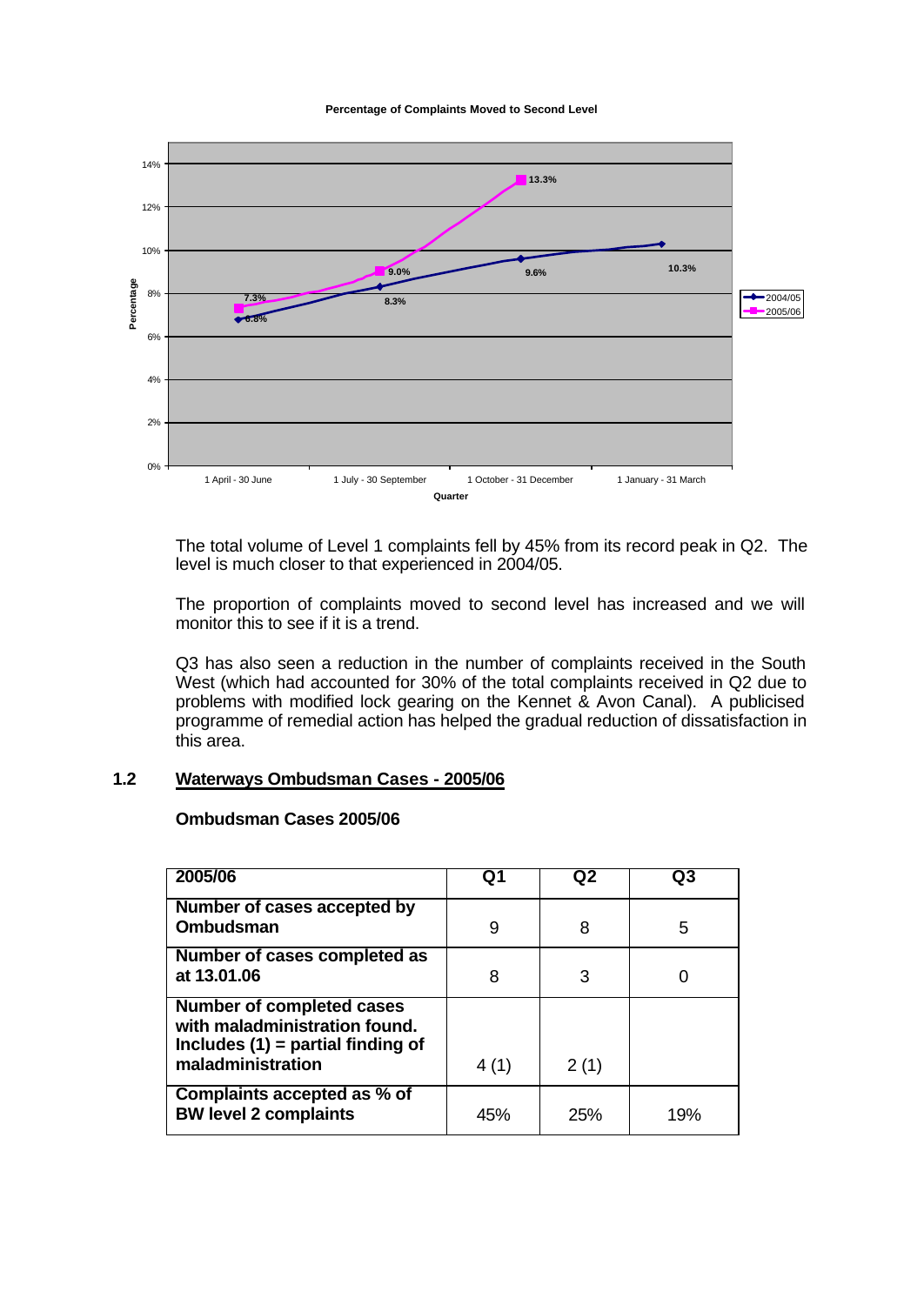# **1.3 Complaint Response Performance**



**Number of Days from Acknowledgement to Response**

The average number of days to respond fully to a complaint in Q3 was 12 working days.

Six units – South East (3), South West (1), Central Shires (1), East Midlands (1), Yorkshire (2) and HQ  $1<sup>st</sup>$  Level (2) have recorded complaints that have taken more than 20 working days to be responded to. There were seven reporting units in this position in Q2 2005/06. Overall, 94.9% of all complaints were answered within 20 working days, compared with 96.3% in Q2 and 90.4% during the whole of 2004/05.

## **1.4 Complaint Areas**

#### **Nature of Complaint 1 October 2005 – 31 December 2005**



**Nature of Complaints - 1 October - 31 December 2005 Top 10**

**Nature of Complaint**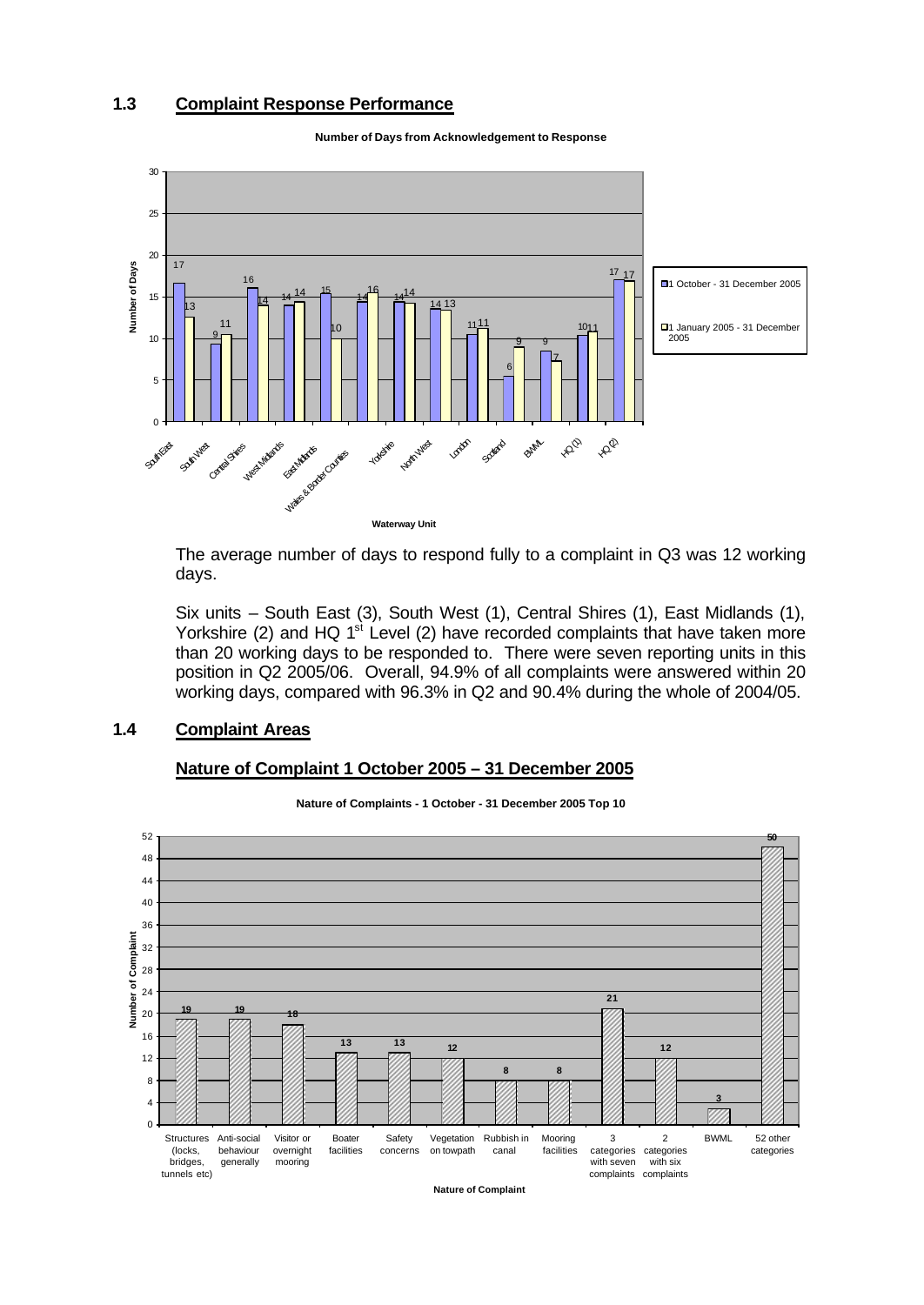Although a 65% reduction on last quarter, complaints concerning structures (locks, bridges, etc) again feature most frequently in this quarter's report along with antisocial behaviour. When compared with data for the last four quarters, the top three most complained about subjects remain consistent. We are drilling down into the detailed complaints with the waterway units to see if any consistent themes emerge.

# **Nature of Complaint – 1 January 2005 – 31 December 2005**



#### **Nature of Complaint - 1 January 2005 - 31 December 2005**

### **1.5 Licence Fee Structure Consultation**

We published a 'White Paper' outlining our proposed way forward on this consultation. The main change was our decision to exclude continuous cruisers from the higher rate licence category. In line with our consultation policy, we invited responses that contained any material **new** comment. The deadline for comments was 16 January 2006.

This consultation took place in order to be able to resolve the consequences of a Waterways Ombudsman decision. Accordingly, without in any way expecting the Ombudsman to make a ruling, we sought her views on the 'White Paper.' She offered a view from which the following extract summarises her main point:

*'Generally it would not be within my remit to comment on policy being formulated and that could be extremely unhelpful if in any way it prejudiced my ability to investigate subsequent complaints on related matters. However, having been invited to comment by British Waterways and in the particular circumstances here, I think it would be unreasonable if I omitted to mention to them now anything which immediately struck me as certain to result in criticism if later subject to complaint. In those circumstances, to hold back until after a policy was adopted and I had received a complaint would seem to be in no-one's interests – least of all the interests of boaters. I have therefore looked at the white paper on that basis.*

*However, at present there is nothing which I wish to raise. I must emphasise that this does not mean that I am 'approving' the proposed policy in any way or that I will not uphold complaints relating to a new policy (similar or different to this one) when it is eventually adopted.'*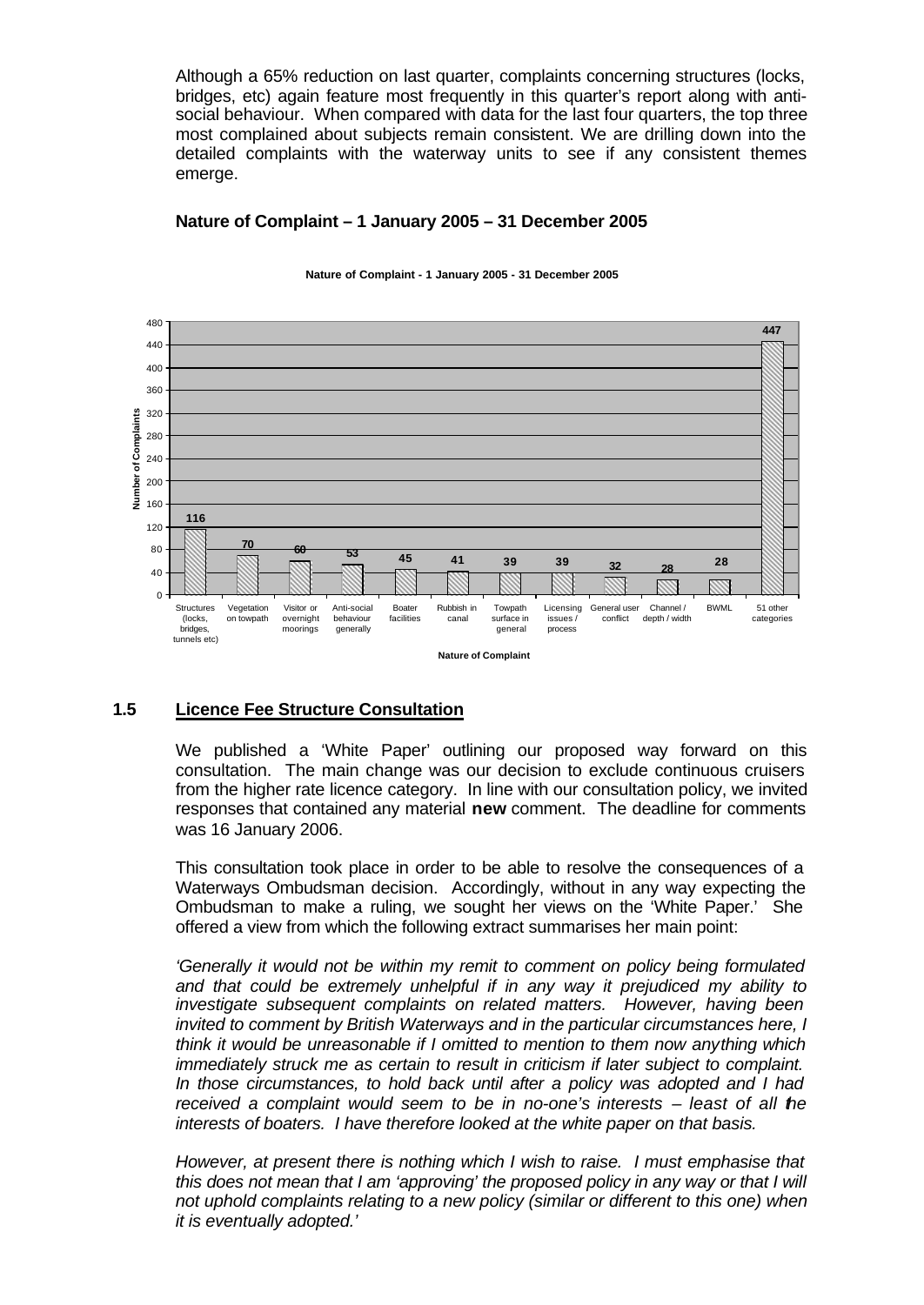There is clearly strong feeling from many shared owners about the revised policy and we will conduct a detailed assessment of all submissions once the consultation has closed.

# **1.6 British Marine Federation**

With the support of Defra, agreement was reached with BMF in early January to go to mediation facilitated by the Centre for Effective Dispute Resolution.

The briefing process to set up the mediation is expected to take between six and eight weeks with discussions therefore likely to take place in early March.

In the meantime, work has continued on the Code of Practice and the OXERA report, both commissioned by the Fair Trading Group. It is expected that these documents will be reviewed by the FTG at its 2 February meeting. A verbal update will be given at the Board Meeting.

## **1.7 Marina Development**

Launch of the *Inland Marina Investment Guide* is planned for early March. The date was set back because we decided to allow some extra time for The Yacht Harbour Association to complete its input. Pre-media briefing has begun and work is advanced on print and production.

The new marina development website has gone live with its clear standard procedures for applications to build new marinas. You can view this at www.britishwaterways.co.uk/marinadevelopment

### **1.8 BW Online Moorings**

We published revised prices for our long term mooring fees in December 2005. New prices take effect from 1 April 2006. The average increase was 6.7% although there were quite wide local variations.

Prices were set (as before) using the corporate guidelines *Annual Review of Long Term Moorings' Pricing*. A formal moderation process between waterways was carried out by the Marketing & Customer Service Director.

Reaction from customers has included complaints about the excessive level of the rise (mainly from user groups representing individual customers such as IWA and NABO) and complaints that the rises were not high enough from some trade customers.

As a service to customers who have to manage their budgets, we have brought forward notification of the price rise to December from its original point of February. Thus, depending on renewal date, customers now have between 4 and 16 months notice of the changes.

# **1.9 Angling**

A further meeting with representatives of NAFAC and NFA was held on 7 December. The meeting reviewed the updated version of our strategy agreed by Directors and the response was positive with a very useful joint press release being issued immediately afterwards.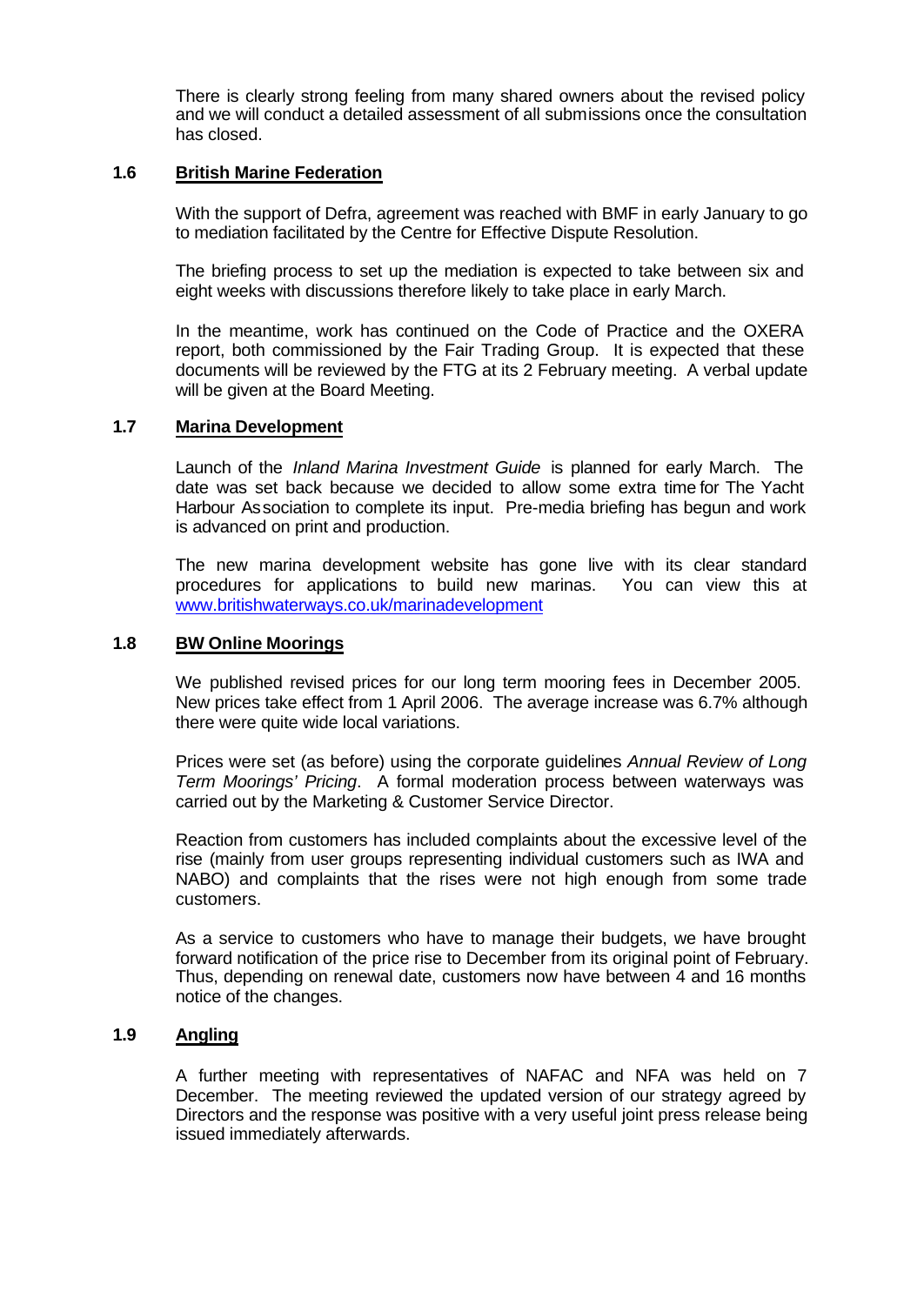Each waterway has confirmed it's angling representatives to the user groups and meetings are being set up to build contact. At the leisure business plan reviews, all waterways confirmed that they were able to take the angling strategy forward.

# **1.10 Relationships with MPs**

We continue to implement our strategy of building understanding about our overall business direction with an influential group of (mostly) back bench MPs at national level. In recent months, Simon Salem has met eight such MPs for informal briefings. Further briefings are planned.

Our strategy includes getting to understand the concerns of the Tory party as expressed in the run up to the general election. One of the MPs we have briefed is John Gummer (Tony Hales, who knows him has also met with him) who has proved particularly helpful in this area and has now been asked by David Cameron to head a group reporting on future environmental policy. We are now arranging a meeting with Peter Ainsworth, the shadow Defra spokesman to progress these discussions.

The first of our Parliamentary dinners, sponsored by Linda Waltho is scheduled for 13 February at the House of Commons. Twelve MPs or Lords (8 Labour/4 Conservative) have accepted with one or two replies still outstanding. The dinner will continue relationship building allowing them to hear about our strategy and plans from Tony Hales and Robin Evans in a relaxed atmosphere. This will contribute to our strategy of building a group of MPs from all the major parties whom we can talk to on a national basis. A further dinner is scheduled for November. (See also below – Dinner Programme).

We invited our riparian MPs to the Waterscape.com feature at this year's London Boat Show. Twenty five MPs accepted this offer, including Rt Hon Richard Caborn, Minister for Sport, and Jim Fitzpatrick, Minister for London.

### **1.11 Dinner Programme**

Q4 2005/06 - The Parliamentary dinner is reported on above. A marina investment dinner will take place in early March to coincide with the launch date for the Marina Investment Guide (see below). The Olympics dinner is still under review because of difficulties getting a date from John Prescott.

Finally, the regeneration and restoration dinner planned for the March Board, will be rescheduled now that the February Board is in Wales giving us an opportunity to meet key Welsh stakeholders.

### **1.12 Media Relations**

A placed article appeared in the Daily Telegraph about BW's guardianship of waterways heritage. Titled *Restoration will unlock new golden age for canals,* the article reported BW's commitment to undertake work to remove all our buildings at risk from local authority and English Heritage registers by 2008. The article also reported BW's business activities that are contributing to the vision and the increased use of the waterways for leisure.

The Guardian carried a comprehensive article on BW's wildlife survey – reporting sightings of *seals, dolphins and even a small crocodile*. The article was agenda setting for other news outlets and led to extensive regional broadcast and print coverage publicising the waterways as a wildlife and visitor resource.

Roy Hattersley wrote in his Daily Mail column about the restoration of Bugswoth Basin on the Peak Forest Canal. The article credits the volunteers who kept the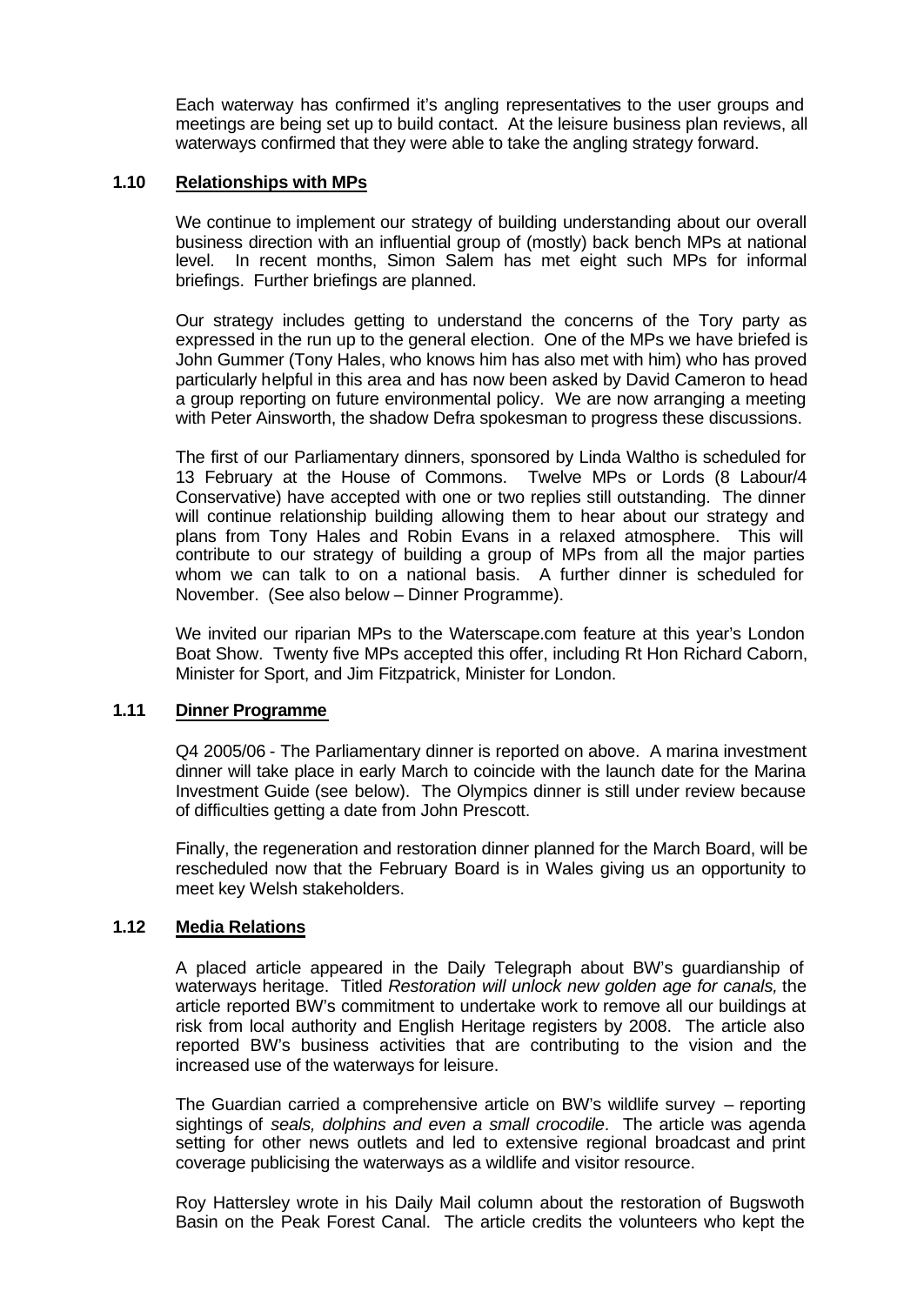prospect of a restoration alive and BW's "*invaluable service"* in making the restoration a reality.

Following the explosions at the oil depot in Hemel Hempstead, some media outlets erroneously reported that water was being extracted from the Grand Union Canal to help put out the fire. Although this was an action considered by the Fire Service, no water was abstracted from the waterway.

Before the recent cold snap, a press release was issued to regional media warning of the dangers of icy water. This resulted in some effective community safety press coverage.

## **1.13 London International Boat Show**

### **The Inland Waterways Feature**

BW, along with the Environment Agency and BMF jointly sponsored the Waterscape.com Inland Waterways Feature. This was the third year that BW had sponsored the feature at the Show at ExCeL in London Docklands.

As part of the sponsorship agreement to which BW contributed, BW and the EA had a joint stand. This was located at the head of the feature and designed to be a 'Gateway to the Inland Waterways Feature'. The feature itself showcased holiday hire boats, as well as a range of narrowboats, wide beam boats and river cruisers. There was a life size waterside pub and several stands with an inland waterways theme, including the IWA selling items such as maps and books. The sponsorship agreement also ensured that the Boat Safety Scheme had an area to promote safe boating to visitors to the Show.

In previous years the Inland Waterways Feature has been centrally positioned; however, this year National Boat Shows (operated by BMF) moved the feature to the far corner. This move was strongly opposed by BW, the EA and many exhibitors in a meeting with National Boat Shows in early June 2005. Many exhibitors, including BW, reported a quieter show than previous years.

BMF announced recently that gate sales were down 18%.

### **Assessment**

We are carrying out a full assessment of the value achieved from our sponsorship. This will draw on feedback from exhibitors in the feature and the results of visitor research conducted by BMF, as well as assessment of the success of our stand and related events.

# **1.14 The Scottish Executive**

The Quarterly Review Meeting with the Scottish Executive took place on 12 December.

Jamie Ross, who has to date, held responsibility for the Inland Waterways role at Head of Division level within the Transport Group, is moving to another role within the Group. Alastair Wilson, who will now take up these responsibilities, attended the meeting.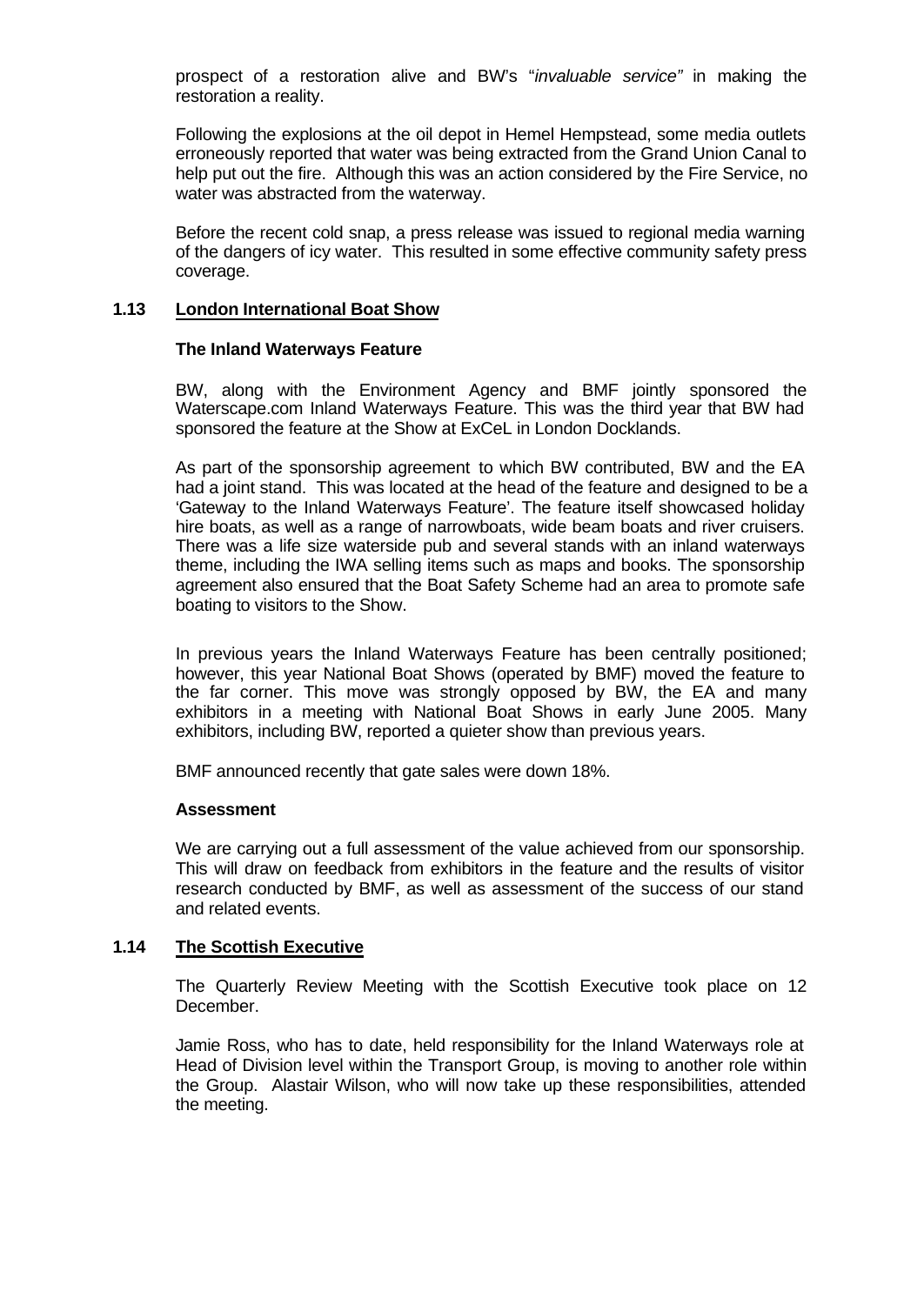Alastair Wilson was previously Head of Europe Division. He will be heading up a new Division – Aviation, Ports & International. Inland Waterways is to be combined with the Ports function.

To maintain continuity, David Eaglesham will continue his involvement until further notice.

By way of introduction, Jim Stirling took the Group through the presentation Transforming and Delivering, previously presented to the Minister, Tavish Scott, MSP, in September.

## **2. RISK ISSUES**

## **2.1 Scottish Boat Show 2006**

A meeting was held on 8 December 2005 to discuss issues surrounding the Scottish Boat Show, which will be held at the Falkirk Wheel from 19 to 21 May 2006. The meeting was attended by representatives of the Police, Local Authorities and the Emergency Planning and Licensing Committee. It was chaired by Richard Davies, BW's Events Consultant. Issues considered to be problematic were parking and likely numbers of attendees. Further meetings will take place in the lead up to the event and a table top emergency exercise will be undertaken in April to ensure all H&S systems are covered.

## **2.2 Lifejackets**

A problem has been identified with our life jackets in that whilst supporting the wearer in the water some have failed to inflate fully. Investigations have revealed that the problem occurs when they are received from the manufacturer and partly unpacked to ascertain the serial number. BW staff will now be trained to re-pack correctly.

### **2.3 Employee: Head Injury – Central Shires**

There was an incident on 18 January where an employee was struck on the head by a falling object and required treatment at hospital. The circumstances of the case point towards a serious breach of safety standards and the Team Leader managing the situation along with two other operatives present have been suspended pending a full investigation.

# **2.4 Tractor Accident – Kennet & Avon Canal**

The Coroner's inquest into the December 2004 K&A tractor accident is to be held in Salisbury on 24-26 January. Six staff have been summoned as witnesses. Both John Lancaster and Ian Jarvis will also attend.

## **2.5 Alcohol on Boats**

As a result of three incidents in little over a week, all involving excess consumption of alcohol by a boat's owner, we impounded a craft in Victoria basin, Gloucester, back in May. The owner's licence was then formally suspended and the boat was not used on our waters. Following a request from the owner, we escorted the vessel to Sharpness on 9 January. The owner and his crew left for Cardiff where we know they subsequently arrived.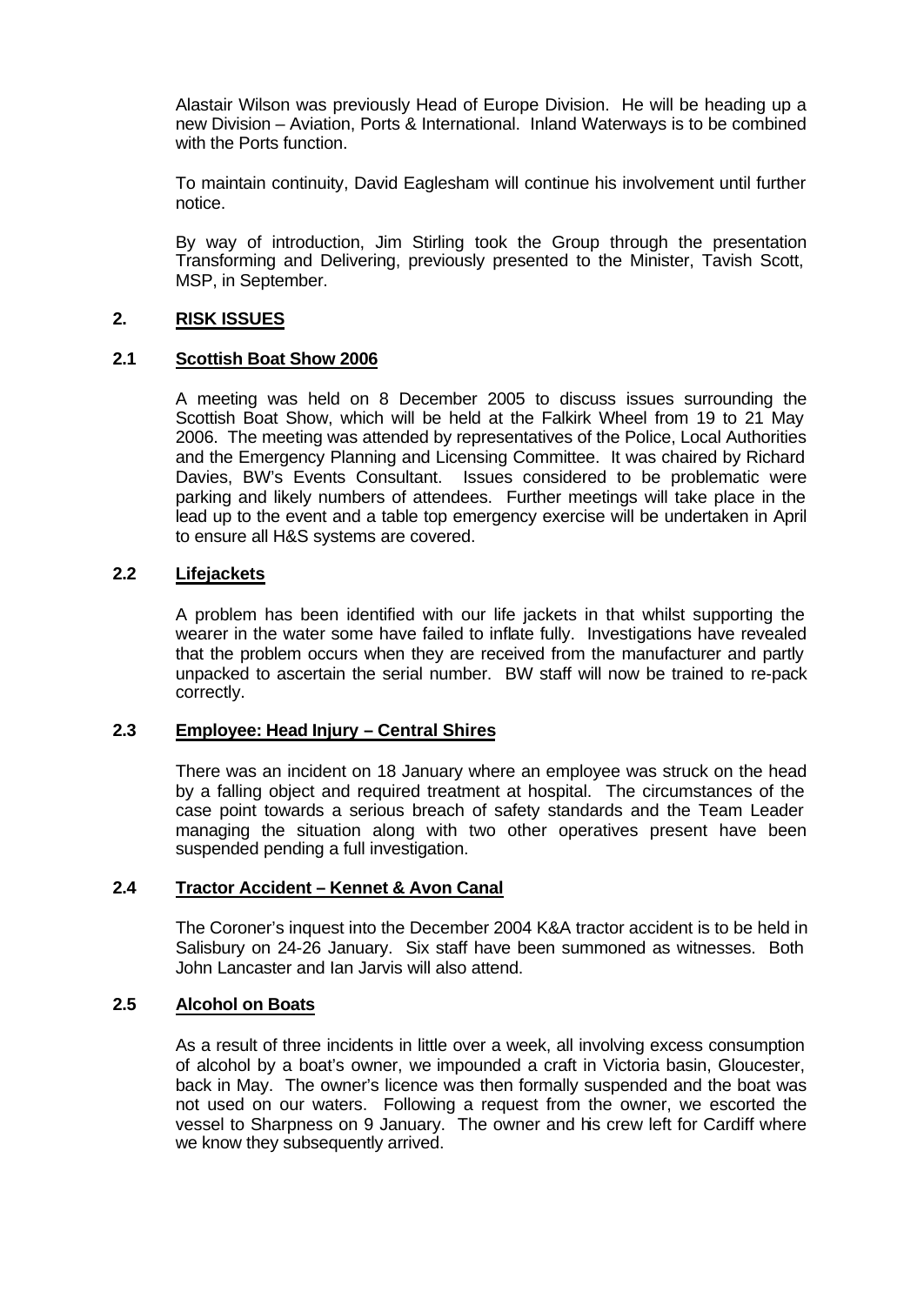# **3. STRATEGIC PEOPLE ISSUES**

## **3.1 Winner of National Customer Service Award 2005**

The winner of this award is Adrian Inglefield, Team Leader, Wolverhampton, West Midlands Waterways.

In choosing Adrian, I was impressed not only with his obvious customer care credentials but also the wider view he took of customer service. Realising he alone could not deliver the visitor experience his customers deserve; he has shown determination, energy and ingenuity in mobilising the support of colleagues in BW and agencies outside of BW.

Adrian's presentation will take place at the General Managers' meeting on 7 February 2006 and full details of all the nominees will appear in February's BW Monthly.

## **3.2 Employee Survey**

During February an attitude/satisfaction survey of all our people will take place. Most questions in the survey are the same as in previous years so that we can track improvement in the key satisfaction indicators. A full report will be presented to the March Board.

## **3.3 Trade Union Annual Pay Claim**

The recognised trade unions (T&G and UNISON) have submitted an early claim this year. Headline items in the claim are:

10% increase for Operational & Administrative employees (mainly canalbank);

5% increase for Technical/Supervisory and Professional Management employees;

Benefit improvements on holidays/overtime payments and some minor benefits.

As in previous years our negotiating position will concentrate on awarding salary and bonus payments linked directly to individual and Business Unit performance. We will not be awarding an "across the board" increase to employees irrespective of individual performance. The Trade Unions understand our position on this crucial part of our approach to pay and reward but they cannot accept the principle. Constructive discussions have been taking place for some time prior to the claim and a joint letter has recently been sent to all employees explaining the position. The Board will be updated on progress at future meetings.

### **3.4 Senior Management Changes**

Debs Hurst – Finance Manager, South East Waterways, has been promoted to the role of Finance Controller, Core Waterway Business Area.

Jon Oakes – Service Manager, Central Shires Waterway has been appointed to the Waterside Pub Partnership Board to replace Peter Wear, Head of Leisure, who is leaving on redundancy. Jon will undertake the role part-time in addition to his Service Manager responsibilities and he brings experience of pub development from his previous employment to the BW team in the partnership.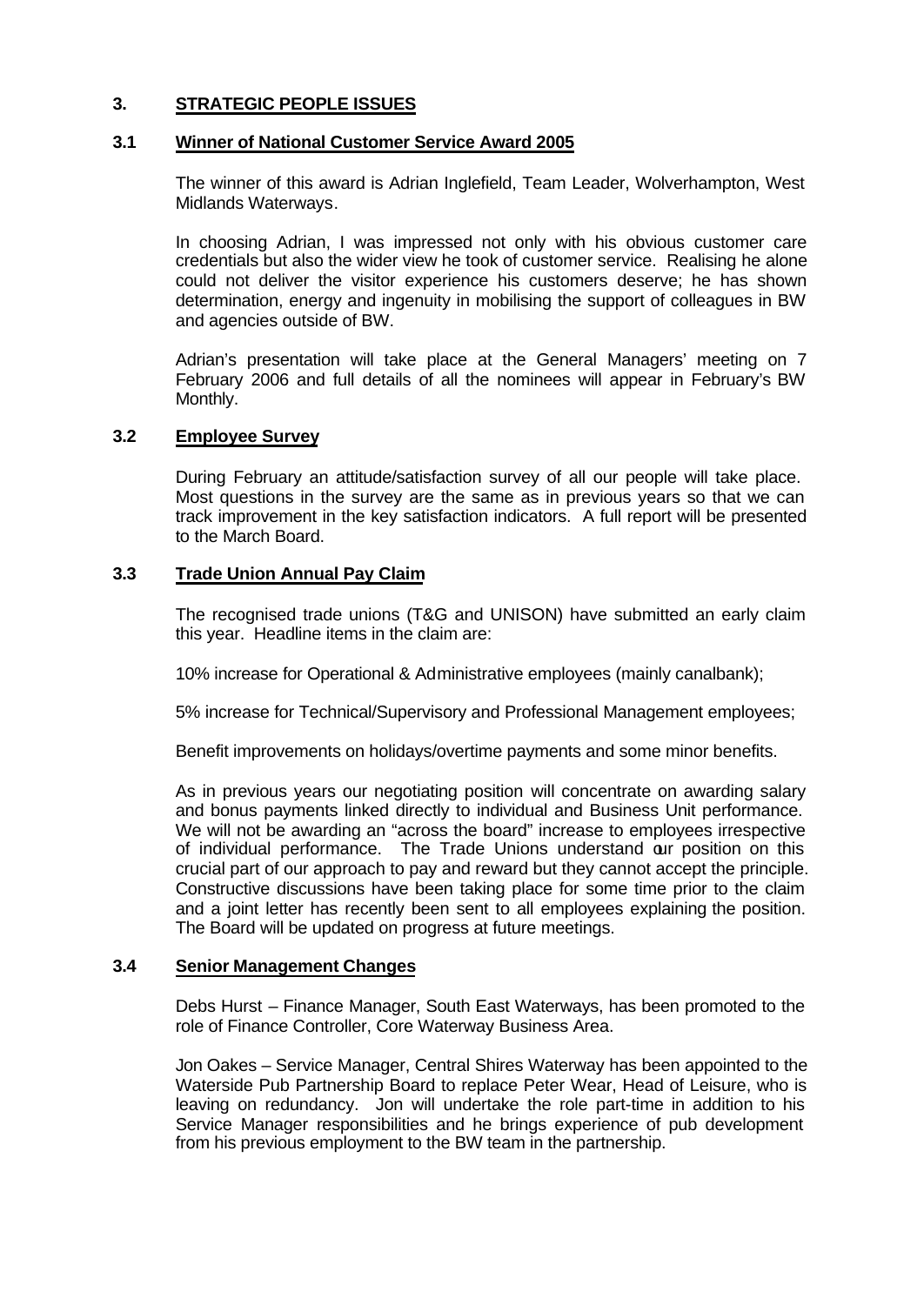# **4. CORPORATE SOCIAL RESPONSIBILITY**

# **4.1 Chartermark**

We have recently been through an interim assessment of our Chartermark. The assessor has described us as the strongest organisation he has ever come across in his ten years' experience of Chartermark, with 60 fully compliant elements and 3 partially compliant elements out of a total of 63.

# **4.2 BURA Crystal Awards Ceremony**

I referred in my last report to the Awards that BW have received recently for excellence across a wide range of activities.

I can add to this that the Millennium Link, which was the Winner of the BURA Award for best practice in regeneration in 2002, has now been awarded a BURA Crystal Award.

Six previous BURA Award Winners, considered to be illustrative of the best British regeneration over the last 15 years, were chosen to receive this Crystal Award at a celebration dinner in the Tate Modern, as part of BURA's anniversary celebrations.

The dinner was attended by Jim Stirling and members of the Millennium Link Project Team with Steve Dunlop, the incoming Director, as a special guest.

### **4.3 Education – Yorkshire Waterways**

A "Safety With Santa" week was held during December with the Safe Anchor Trust and West Yorkshire Police. The event attracted over 350 children, who were entertained by the volunteers and participated in WoW activities, whilst learning about safety near water.

### **5. PROPERTY**

### **5.1 Sharpness Residential Estate**

Our intention to offer a leasehold interest in our Sharpness residential estate has been discussed with David Drew, the local MP, who has been particularly supportive. He has helped us to secure meetings in the coming week with a major local housing association and also with the Stroud District Council who have expressed an interest in acquiring the 44 properties. We simply do not have the necessary economies of scale to meet the expectation levels of our tenants.

# **5.2 Gloucester Quays**

The Public Inquiry into the Gloucester Quays planning proposals was held over two weeks at the beginning of December. The general feeling is that this went very well and we have been given an indication that we should receive a decision in June 2006.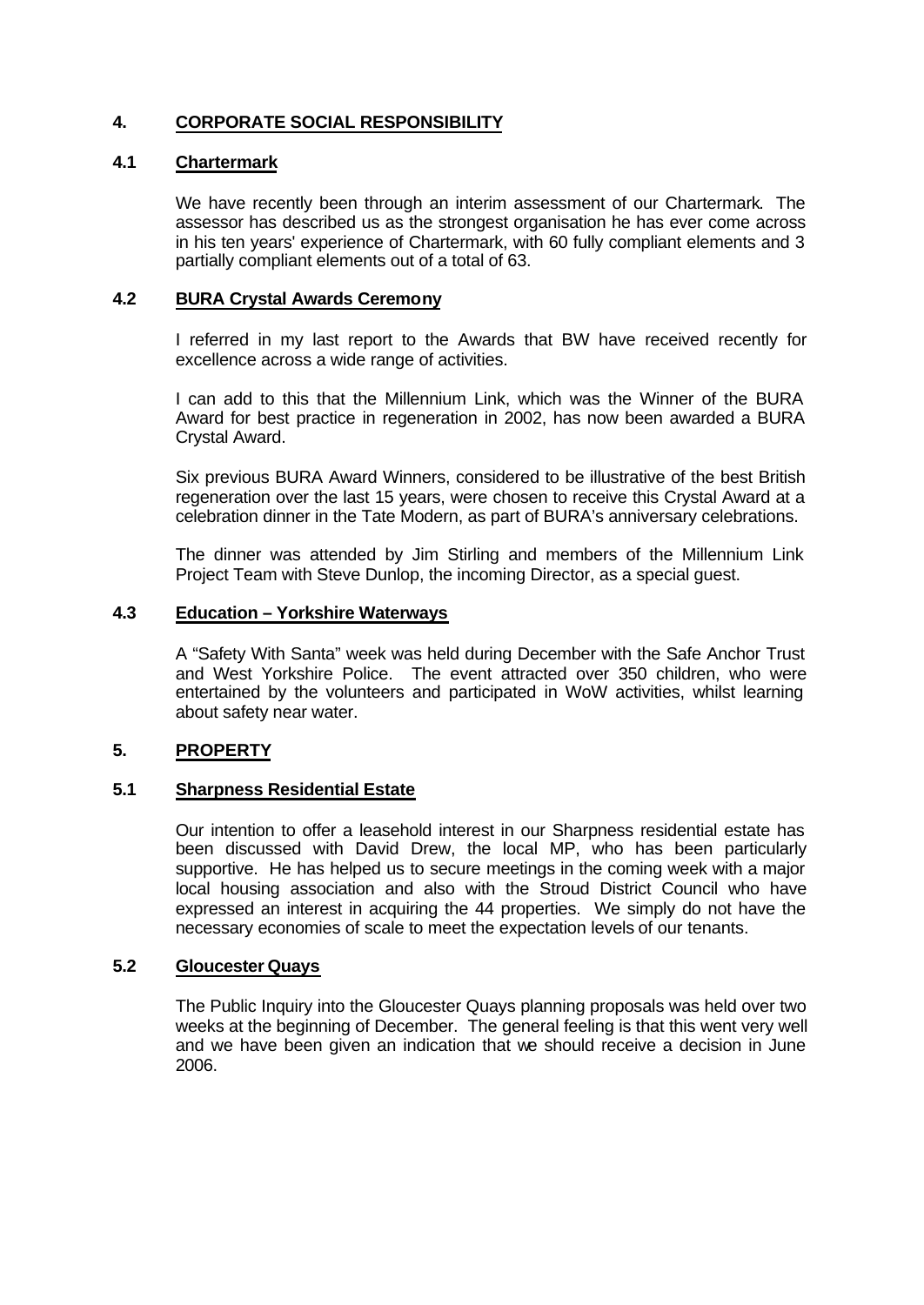# **6. RESTORATION/REGENERATION**

# **6.1 Taylor's Boatyard Renaissance**

In July 2005, Board approval was given to the submission of a Stage 1 bid of £2m to HLF in respect of a £4.7m project at Taylor's Yard, Chester. The project included the refurbishment of grade II Listed Buildings at Risk at Tower Wharf in Chester on the Shropshire Union Canal. It included £1.696m contribution from commercial capital towards the Flat Shed element of this project, which is to be converted into two storey office accommodation using Sowerby Bridge Warehouse scheme as a template.

An application of £1.96m was submitted to HLF in August 2005 for the shortfall in funding. The project was well received but due to a change in their criteria HLF have stated that they will not fund any commercial element of the scheme.

BW's proposal requires a commercial rent to be achieved for the Flat Shed and on this basis the HLF will not provide the £670k of match funding identified.

A revised application has been submitted that seeks to secure over £1.45m of HLF funds for a £1.9m project and now includes a request for additional development funding. It will be considered at the March HLF meeting.

It is still BW's intention to find a solution to the commercial element of the project in order that the works to both the boatyard and the Flat Shed are delivered together. Therefore, an alternative package is being developed for the Flat Shed and will be put forward for CIG review in February.

# **7. LEGAL**

### **7.1 Rates on Operational Estate – Denial of Transitional Relief**

Since the last Board meeting proceedings for judicial review have been issued against the ODPM. A meeting with officials of the ODPM and the Valuation Agency was held at the end of November but no progress was made in securing transitional relief. Remarkably the ODPM officials acknowledged that the change in regulation that has caused the difficulty for BW was not subject to any consultation (unlike the remainder of the regulations).

As no progress was made proceedings were issued in early December. As with all judicial reviews, the High Court will now consider the claim on paper and decide whether to grant leave to proceed with the action. If leave is initially refused, an oral hearing can be requested. If leave is granted, the trial of the issue is unlikely to be heard before late summer or the autumn of this year. Counsel advises that the merits of the BW arguments are strong.

BW has stopped payments of further rates instalments. Notwithstanding the pending Judicial Review, the ODPM has issued a letter before action for a claim for £291,000, being the amount unpaid on the full rates demand of £727,950. If transitional was available only about £12,000 would be payable in this financial year. The advice of our external lawyers and counsel is that the claim should be resisted.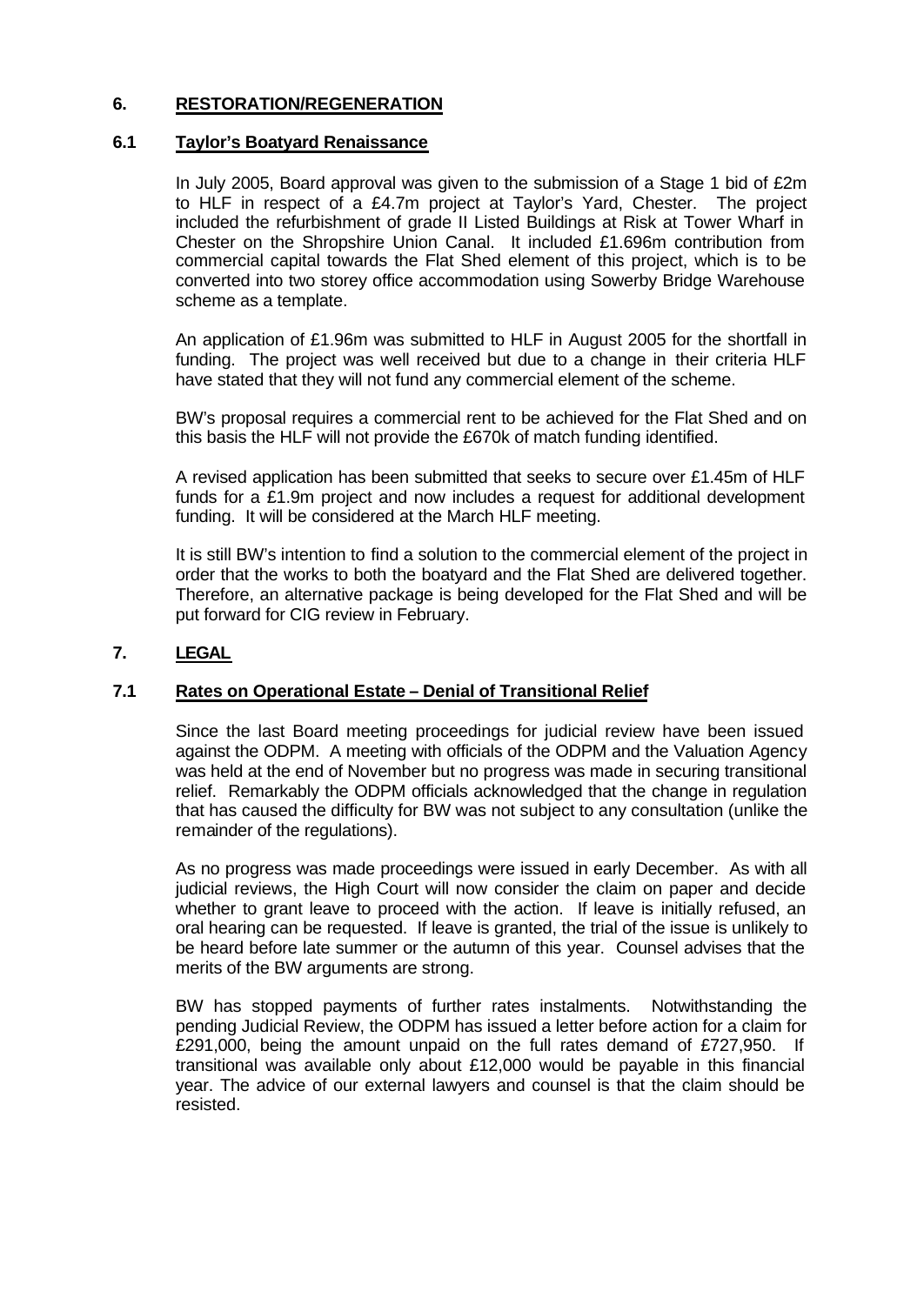# **8. CORE WATERWAY**

# **8.1 Carmuirs Tunnel Collapse – November 2002**

Following the Carmuirs Tunnel collapse on 9 November 2002, BW land was temporarily transferred to Network Rail to allow them access to undertake repairs. The Forth & Clyde Canal was drained between Locks 16 and 17 to assist this access. The railway re-opened on 25 November 2002 and temporary reinstatement repairs were undertaken to allow the canal to re-open on 28 March 2003. The canal was closed again between January and March 2005 to allow Network Rail to return and complete permanent reinstatement works.

A letter from Network Rail's solicitors, MacRoberts, dated 7 December 2005 alleges that the cause of the tunnel collapse was the build up of hydrostatic pressure arising from work which took place on BW land and that Network Rail have suffered an estimated loss of £3.7 million. We are refuting these claims.

### **8.2 Sustainable Management of Business & Public Sector Waste**

As a public corporation responsible for the management of five canals in Scotland, British Waterways Scotland has welcomed the opportunity to comment on a consultation paper on this topic. Construction waste, fly tipping, clinical waste, dredgings, office waste, catering waste, oil and batteries, all feature regularly across our network. Wherever possible, arrangements are made for the sustainable re-use of such items. However, there are some waste streams which have been found to have legislative anomalies precluding sustainable re-use, e.g. dredgings.

Given the range of business specific waste issues for British Waterways Scotland and the potential opportunities for sustainable re-use of some of these wastes, a meeting will be arranged in early 2006 with representatives from both the Scottish Executive Waste and Recycling Team and SEPA.

There are currently problems with the classification of the waste from the dredging works in the Glasgow Branch of the Forth & Clyde Canal. SEPA and BWS are in discussions as to whether or not the waste is hazardous.

# **8.3 Vandalism – Little Venice Visitor Moorings**

There have been a large number of incidents reported regarding youths throwing stones at boats moored at the Little Venice visitor moorings. The damaged caused includes many broken windows and paint chips on boats and the lives of the owners of the boats have been disrupted. The local mooring co-ordinator is currently investigating ways to improve the area and is talking to local security patrols and the police.

# **8.4 Denham Lock – Emergency Stoppage**

Unfortunately a few days prior to our scheduled stoppage at Lock 92 at Hanwell, there was an emergency stoppage needed at Denham Deep Lock to remove a sunken craft from the lock chamber. This work took 4 days and consequently put the start date back for our planned stoppage at Hanwell which started one week late. We had a 10-day time allocation to change the bottom gates and finished 2 days ahead of this.